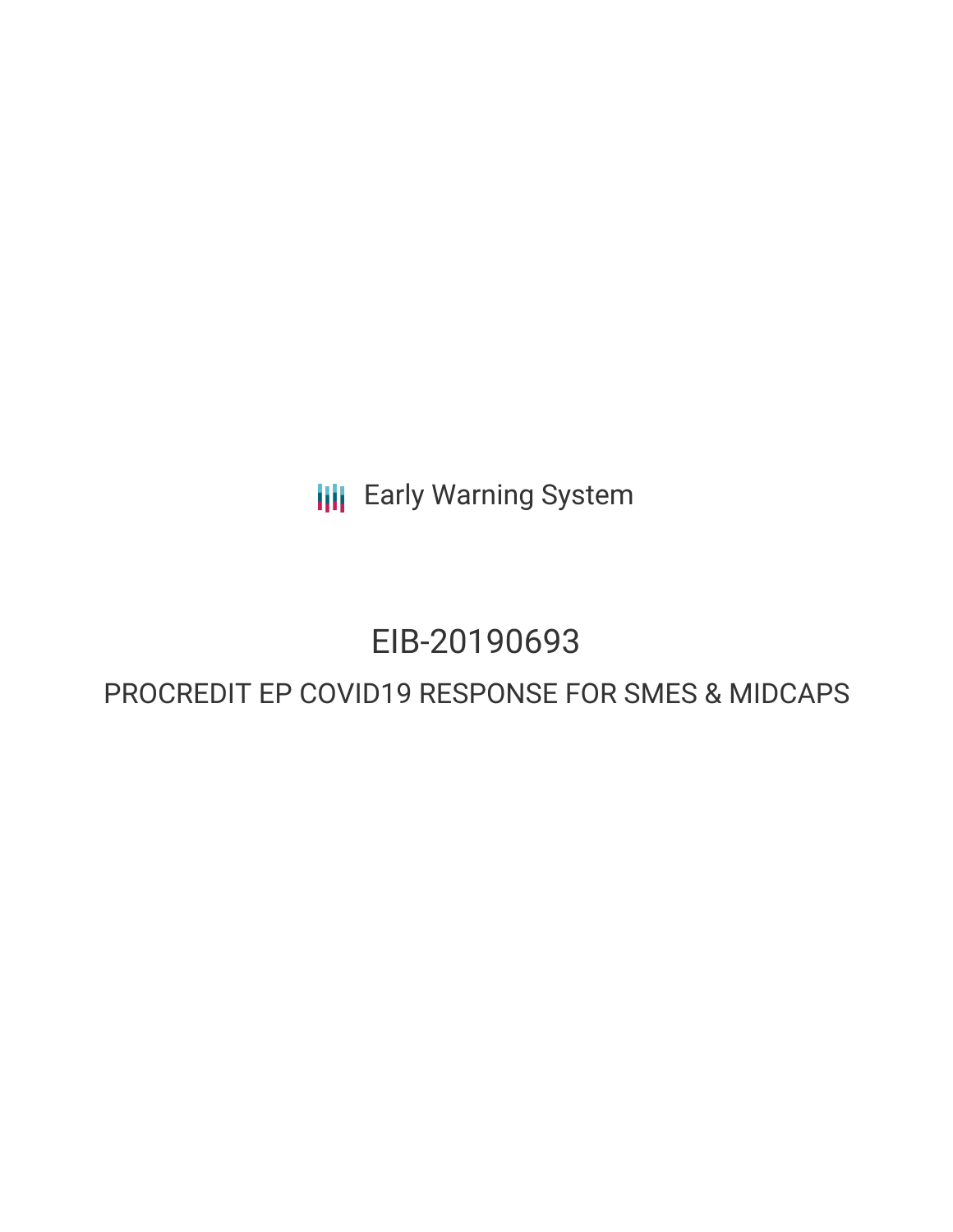

## **Quick Facts**

| <b>Countries</b>               | Georgia, Moldova, Ukraine                                                  |
|--------------------------------|----------------------------------------------------------------------------|
| <b>Financial Institutions</b>  | European Investment Bank (EIB)                                             |
| <b>Status</b>                  | Approved                                                                   |
| <b>Bank Risk Rating</b>        | U                                                                          |
| <b>Voting Date</b>             | 2020-07-29                                                                 |
| <b>Borrower</b>                | BANCA COMERCIALA PROCREDIT BANK SA, JSC PROCREDIT BANK, PROCREDIT BANK JSC |
| <b>Sectors</b>                 | Education and Health, Finance                                              |
| <b>Investment Type(s)</b>      | Loan                                                                       |
| <b>Investment Amount (USD)</b> | $$64.79$ million                                                           |
| <b>Loan Amount (USD)</b>       | $$64.79$ million                                                           |
|                                |                                                                            |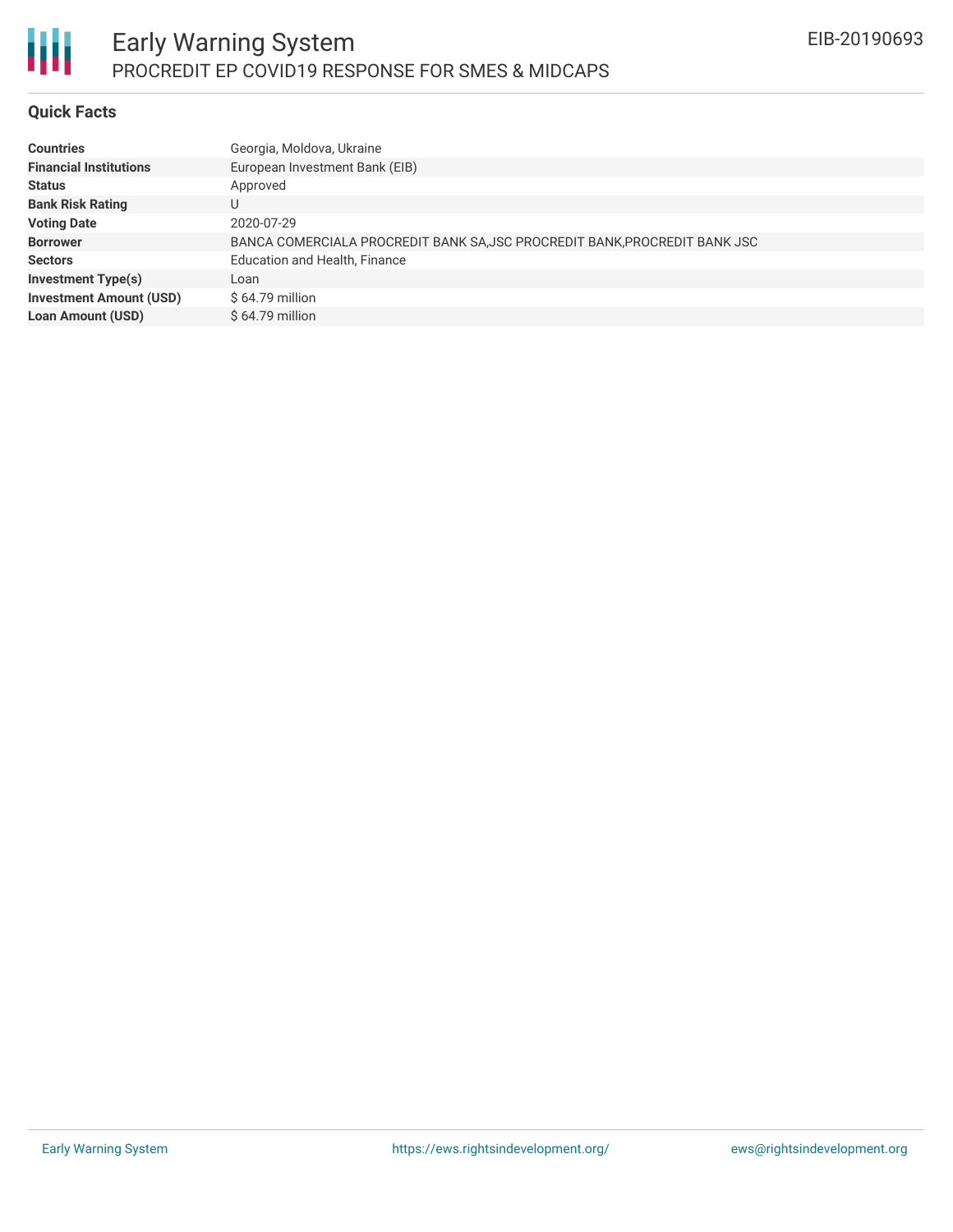

# **Project Description**

According to EIB website, the project aims to support of small and medium-sized enterprises (SMEs) and midcaps in Ukraine, Moldova and Georgia. As part of the overall response to COVID-19, the operation will support the financial intermediaries with temporary emergency measures to facilitate the provision of liquidity to SMEs and midcaps and thereby contribute to mitigating the impact of the economic shock.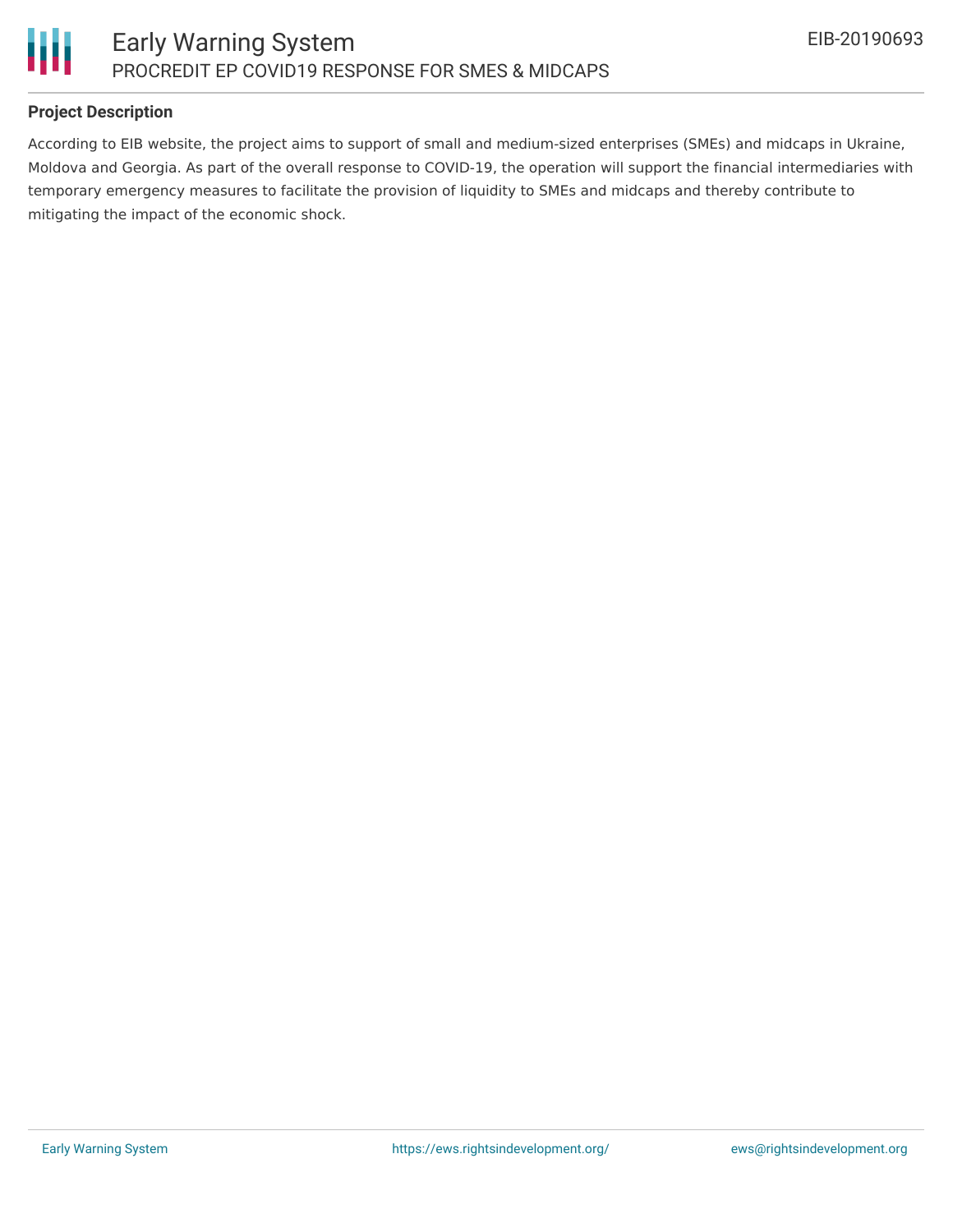#### **Investment Description**

European Investment Bank (EIB)

## **Financial Intermediary**

Financial Intermediary: A commercial bank or financial institution that receives funds from a development bank. A financial intermediary then lends these funds to their clients (private actors) in the form of loans, bonds, guarantees and equity shares. Financial intermediaries include insurance, pension and equity funds. The direct financial relationship is between the development bank and the financial intermediary.

- BANCA [COMERCIALA](file:///actor/3308/) PROCREDIT BANK SA (Financial Intermediary)
- [ProCredit](file:///actor/660/) Bank JSC Georgia (Financial Intermediary)